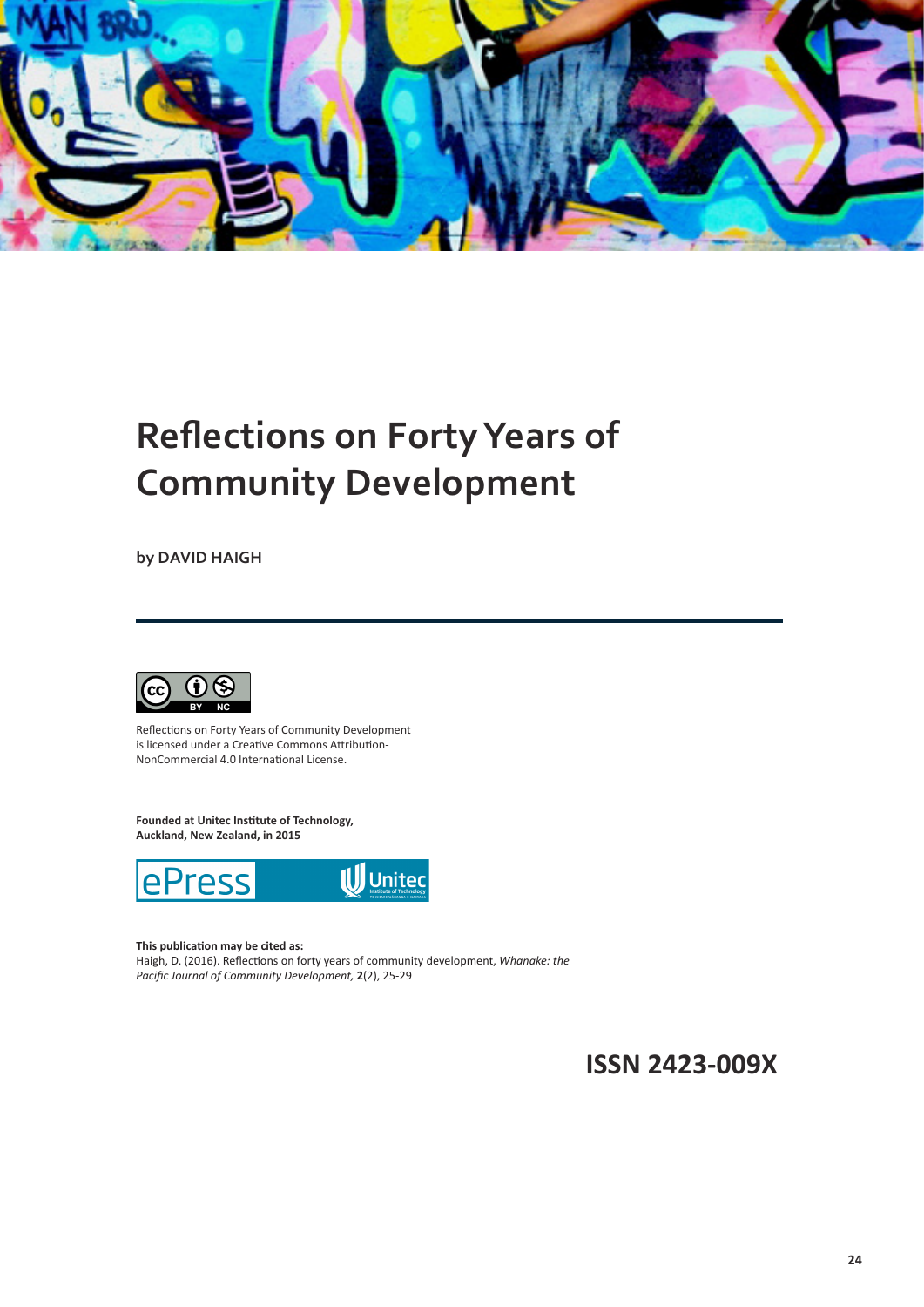

# $rac{1}{2}$ **ALLELLE** d as substandard in 1957 by Dunedin City Council CC BY-NC 2.0

# **Practice**

# **Reflections on Forty Years of Community Development**

## **by DAVID HAIGH**

### **Abstract**

My involvement in community development in Auckland spans forty years. It began with community work for Manukau City when the state housing suburbs of Ōtara and Māngere were being created. There was little accommodation by the agencies that were creating these new suburbs for the wellbeing of new residents. Apart from schools and churches, few facilities existed and my time was spent within the community setting up new services and facilities.

Local authorities in metropolitan areas were particularly concerned at the rate of change due to rural-to-urban migration exacerbating problems like housing, social service accessibility and unemployment. Community workers were busy trying to find resources to meet an expanding demand and at the same time fostering community engagement processes. The 1970s and 80s was a period of innovation, with the creation of new community development models such as Community Volunteers Inc. and community schools.

Change came in the mid-1980s with neo-liberal policies, local authority restructuring and the shifting of power from elected councillors (key supporters of community development) to management. New public management placed pressures on community development staff and new ways of working had to be found. Community organisations were also affected and contracting for services became the norm. With the financial downturn in the economy in 2008, government agencies forced community organisations to do more with less. In spite of this, community organisations have shown much resilience and community work is recognised as an essential part of civil society.

#### **Introduction**

Since the late 1960s, I have been involved in community development through paid and voluntary work. I was employed by local authorities, then became a consultant with community organisations, local authorities and Māori organisations. Over many years, I have had a number of voluntary positions, such as Chair of Community Volunteers, both Auckland and national, convenor of the Local Authority Community Workers Association, member of the Social Impact Assessment Group, member of the social monitoring group of the NZ Planning Council, member of the Auckland Health & Disability Ethics Committee, member of the Unitec Research Ethics Committee, member of the Auckland District Health Board, Chair of the Grafton Residents Association, Chair of the Newmarket Arts Trust, and recently the Chair of the Auckland District Council of Social Services.

My academic studies in sociology led me to the classics and the critical thinkers from the Frankfurt School. This particular school, together with my associations with Māori, taught me the simple principle that humans are part of the natural world and that by destroying nature we are destroying ourselves.

I have always had a strong affinity with community development as a natural way of conducting my work, both paid and voluntary. These are some reflections on the past four decades.

#### **Local Authorities**

I will commence with my experiences, research and reflections on community development within local authorities. I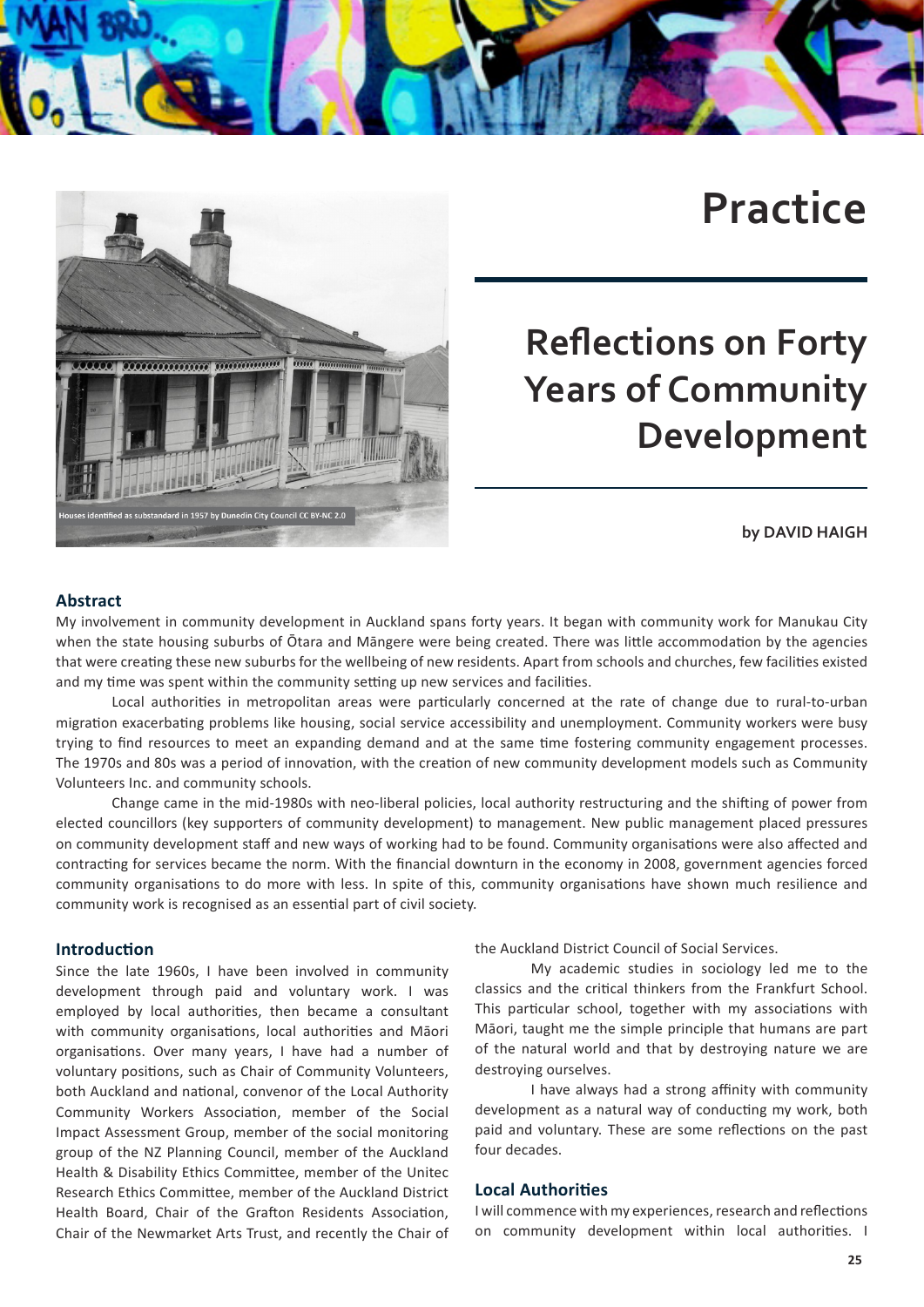

was appointed as a community worker for Manukau City Council in the late 1960s. Ōtara was a newly built suburb and the Ministry of Works was making progress building Māngere Central. They were both state housing and private group housing suburbs. The people had been decanted out of other parts of Auckland's inner city to make way for new infrastructure such as motorways and the building of the medical school in Grafton. With the oil shock in the 1970s, middle class people started migrating to the inner city suburbs of Ponsonby, Grey Lynn and Parnell and poorer families were shifted into South Auckland. The new suburbs of Ōtara and Māngere were largely devoid of community facilities except for churches and schools. There were few professional services like doctors and lawyers. It was against this background that I commenced work. New facilities and services were the priority and, over time, new services emerged. Citizens Advice Bureaux became a focus, along with school holiday programmes, community centres, community houses, legal services and a new health centre in Māngere. During this period, community workers were appointed by Auckland City Council and other metropolitan authorities in New Zealand. Local authorities recognised the social changes that were taking place due to Māori migration from rural New Zealand and from the Pacific Islands into cities, particularly Auckland. This urbanisation resulted in many social issues connected with housing, poverty, loneliness and lack of social engagement. This was the context for employing community development workers.

> "Their roles included community engagement, and assisting and training community groups to provide local services and run facilities. Most started with citizens advice bureaux, community centres and community houses. As needs were uncovered, their work extended to include emergency housing, women's refuges, women's groups, child care facilities, housing for the elderly and youth work" (Haigh, 2013, p. 79).

Local authority community workers were supported by local councillors and mayors, and a symbiotic relationship between the two followed (Haigh, 2013). However, with the restructuring of local authorities by government in the 1980s, power shifted towards management and away from politicians who were the supporters of community workers. At the same time, neo-liberal policies became the norm and community workers felt this impact. "The ideas of community development of social inclusion, social justice, citizen action and community empowerment did not fit into the new lexicon. A number of [community workers] felt uncomfortable being part of this change, and decided to leave" (Haigh, 2013, p. 93). While local authorities still employed community workers, their roles had been proscribed, they had less freedom to activate new programmes. The expectation was that they would now act merely as facilitators for the community.

Below are some of the initiatives in which I was involved. Some were fostered by community advisers and others arose from community groups.

#### *Community Houses*

The first community house was a three-bedroomed state house in Māngere Central operated by Anglican Methodist Social Services. It was in an attempt to deal with the desperation of isolated women with children that the community house was established. A coordinator was appointed and the house became a drop-in centre, and provided regular programmes, mainly for mothers and children living in this isolated suburb. Coffee mornings were particularly popular. Slowly, the women started to organise activities themselves. Reflecting on the setting up of the house, Fullager, who was the coordinator, said:

> "By the very nature of the new housing estate, everyone is a 'migrant'. Everyone has moved from another place to Māngere, and everyone faces the period of adjustment and settling in consequent on moving. This means that initially at least, and for some considerable time after moving in, there are no patterns of friendship or social interaction" (p.63).

Arising from experiences in South and West Auckland, the lack of planning for social infrastructure in new suburbs became evident. Stallworthy and Haigh's 1976 report highlighted this problem. The report was used to advocate for collaboration between agencies such as central government and local authorities in social planning and community development. As a result of this report and local community pressure, in 1977 the Massey community house was established and the council community adviser was involved in the house's formative years. Eventually it developed into a well-managed and community-run facility catering to the needs of the local people.

From these beginnings, community house numbers grew. They were seen as a low cost and flexible option, rather than building expensive community centres. This was particularly the case for new and expanding suburbs of Auckland such as Massey, Ranui, Wiri, Māngere, Birkdale and Glenfield. By 1987, there were 42 community houses in Auckland (Willcox, p. 114)

John Raeburn,<sup>1</sup> a University of Auckland academic

<sup>1</sup> John Raeburn retired from the University of Auckland Faculty of Medical and Health Sciences in 2006 after 33 years as teacher, researcher and practitioner in areas of health promotion, behavioural science, community development, mental health and public health. His work is known internationally.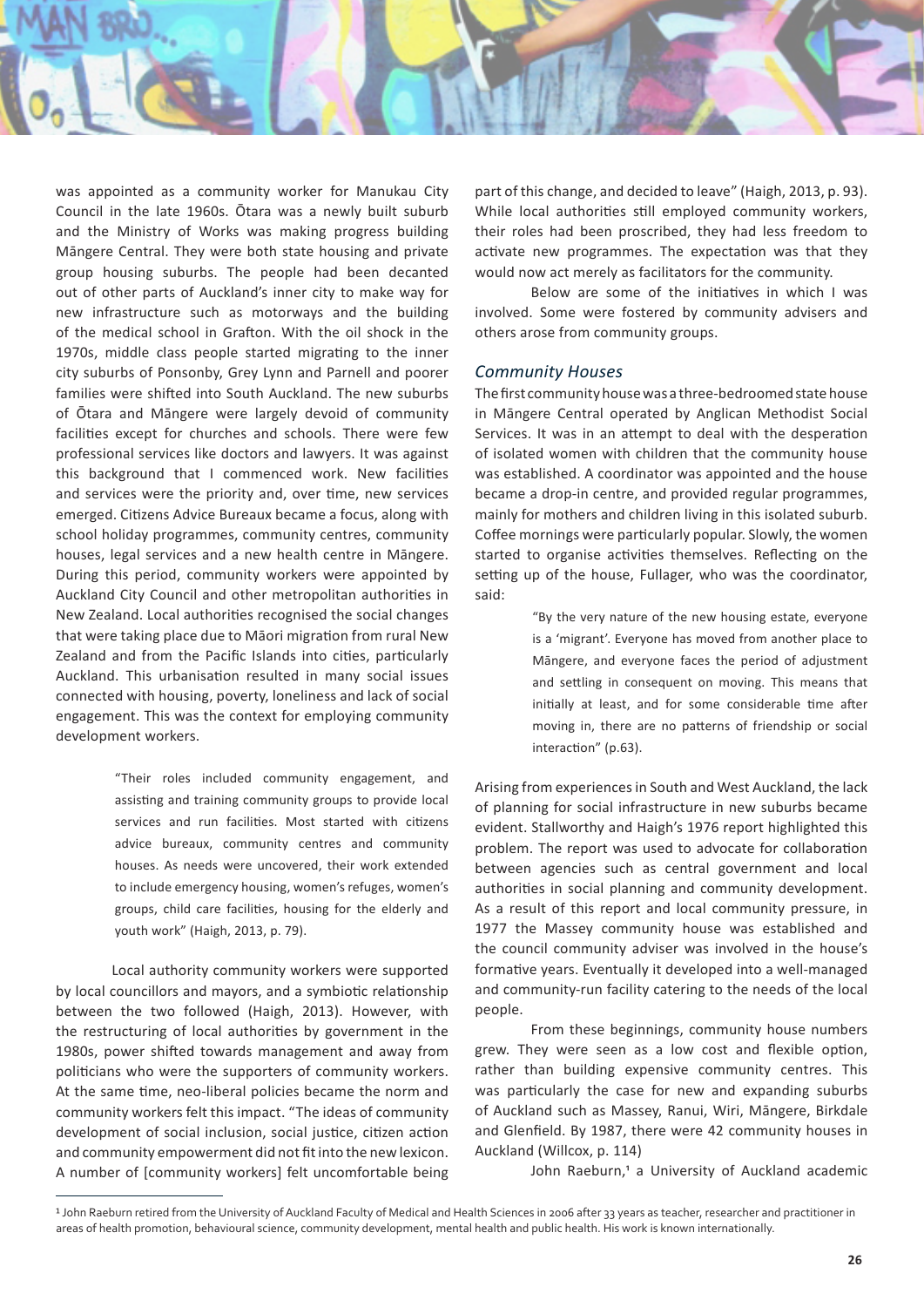

and a local resident, pioneered a more developmental approach to community houses. From the start, he introduced within the operations of the Birkdale/Beachhaven community house (BBCP), in 1975, a more systematic approach to needs assessment and regular evaluation of progress. "The essential organisational principles of BBCP are, in fact, centred around goals" (Raeburn, 1979, p. 58). The yearly goals were a result of community surveys and community meetings. The goals clarified priorities and the allocation of resources. As in Massey, professionals eventually ceased to play a major role in the running of the house. Raeburn concluded:

> "I firmly believe that it has been the combination of people power and professional resources that have made the BBCP the phenomenal success it is. Projects like this can change the face of society. What they need are people at all levels, be they professionals, politicians, bureaucrats, or residents to work together to fulfil common aims. But above all, these aims need to come from the community, not from the professionals" (p. 59).

#### *Community Volunteers (CV)*

Kilmister (1987) argued that CV had its foundations in the upheavals and challenges within western society during the 1960s and early 1970s. He points to social change as new social movements take hold, as well as opposition to the war in Vietnam. To this should be added the social change of rapid urbanisation in cities like Auckland, coupled with migration patterns of Māori and Pacific people into these urban areas, as well as growing concerns about unemployment.

In 1972, with modest government funding, the CV organisation was set up with a central structure and some regional groups in cities such as Christchurch and Auckland. The aim was, broadly, to provide opportunities for people to work as volunteers in the area of welfare and social change. Some charismatic individuals came forward to run CV, including Rev Bob Scott, Tim Dyce, Garry McCormick and Dennis O'Reilly. Tim Dyce became the national coordinator and was the inspiration for CV's values and mission. CV quickly evolved into a community development organisation, rather than having a welfare focus. Its volunteers were encouraged to seek ways to achieve social change.

An innovative process established by Dyce was CV's three-way contract for each volunteer position – agreed and signed by the volunteer, the agency and CV. The contract was seen as "the key CV concept" (Kilmister, 1987, p. 34). Its aim was "to bring the agency (employer) and the volunteer (employee) together on an equal footing" (Kilmister, 1987, p.34).

At one stage, CV maintained over 300 full-time community volunteers (233 within agencies such as community centres, citizens advice centres and schools, and 96 involved in community and youth programmes). After 14 years of valuable community work, CV found it difficult to maintain funding. Central government had other priorities and, following a review, funding ceased for the central office. With the closure of that office, a few branches continued but eventually also closed down.

#### *Community Schools*

In 1974, the Minister of Education, Phil Amos, designated four schools as pilot Community Schools: Freyberg Memorial Community School (Te Atatu East); Aorere College (Māngere); Rutherford High School (Te Atatu Peninsula); and Normal Schools Community Centre (Mt Eden). In 1976, a new school, Ngā Tapuwae College (Māngere) was added, which was a purpose-built school to accommodate community use of facilities. These schools received additional funding for facilities and the employment of a senior teacher to run the community programme. Later still, Glenfield College established itself as a Community School.

Sir Frank Holmes,<sup>2</sup> in the foreword to a review of Community Schools said:

> "Those who advocated the community school approach saw advantages beyond the provision of more effective educational experiences for both children and adults. They envisaged, for example, that the schools would contribute to participatory democracy, to improving the cohesion of their communities, and to the more efficient use of abilities, skills, buildings and equipment" (Auckland Community Schools Working Committee, 1977, p. 1).

In the same report, the Hon Phil Amos<sup>3</sup> stated:

"A Community School, as well as traditionally providing primary and secondary schooling. Also responds to the needs and aspirations of the community, second chance for adults, continuing education for local needs and offering leadership in providing recreational and cultural facilities in coordination with other local organisations including government" (p. 15) [sic].

<sup>&</sup>lt;sup>2</sup> Sir Frank Holmes was a distinguished New Zealand economist and one of the founders of the New Zealand Association of Economists, and the first editor of New Zealand Economic Papers: he passed away on 23 October 2011. At the time referenced in this paper he was Chair of the New Zealand Planning Council. <sup>3</sup> Phillip Amos was a New Zealand Labour Party politician. He was the Minister of Education in the Third Labour Government from 1972 to 1975 and also served as the last Minister of Island Affairs from 1973 to 1974.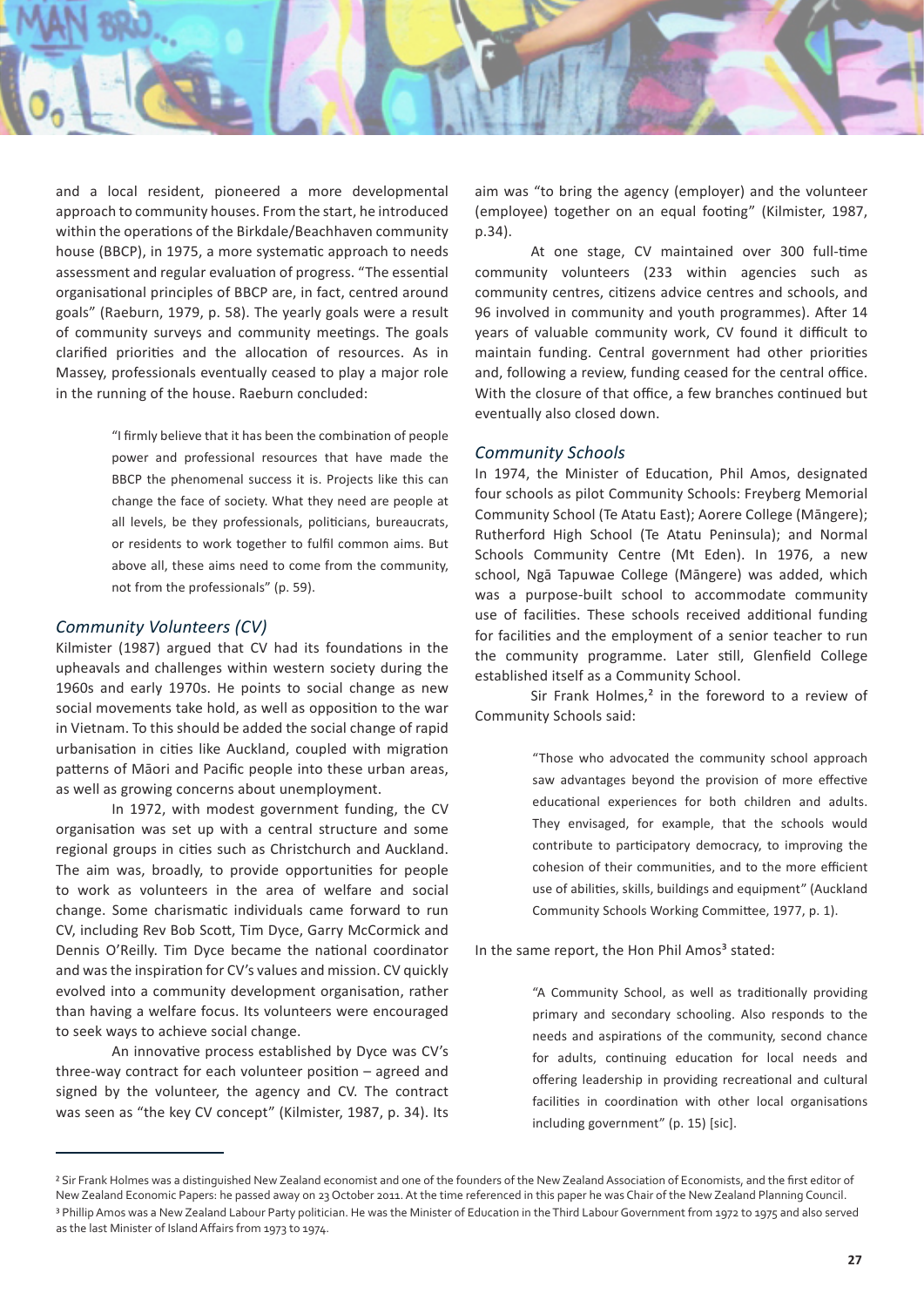

A typical programme for a Community School is noted for Aorere College.The programme included:

- 1. Adult students returning to the college to complete their sixth form studies, e.g. UE English. They shared a commonroom with sixth-form students.
- 2. Providing a licensed childcare centre for students and the community.
- 3. A general community programme with 1800 people in 77 courses.
- 4. School in the Community, with such activities as recreation and swimming in local facilities, community service projects and visits to older people.
- 5. The Aorere Neighbourhood Council provided the director of the Community School programme with advice, ideas and feedback. (Auckland Community Schools Working Party, 1977)

Ngā Tapuwae College ran successful holiday programmes for students. One popular day consisted of taking students by bus to a beach near Maraetai. For some this was the first time the students had ever visited a beach and swum in the sea (author's personal knowledge).

Eventually, successive governments reduced the additional funding and the designated Community Schools were left to manage using their own resources. The user pays philosophy also meant that community education class fees had to meet the full costs of study and, as a result, the adult continuing-education class numbers reduced significantly.

#### **The Rise of Community Organisations**

Community development is ideologically linked to both third way liberalism (equality, democracy and participation) and anarchistic ideas of cooperation and mutual aid. The third way debate was led by Anthony Giddens, a New Labour thinker who espoused, according to Hucker "a partnership model between the government and civil society. Both have a role to facilitate, but also to act as a control on the other" (2008. p. 59). The third way was designed to shift the political course from Thatcher's extreme neoliberalism to a more human and democratic approach that included partnership between government and civil society. Giddens stated, "Reform of the state and government should be a basic orienting principle of third way politics – a process of the deepening and widening of democracy" (1998, p. 69). The third way was adopted as the Blair Government policy but was eventually captured by the neoliberals. Contracting between the voluntary sector and government was used to drive down costs, transfer risk and attempt to silence the not-for-profit sector (Elliott & Haigh, 2012).

The third way approach in relation to civil society owes much to the thinking of Peter Berger (1979, p. 169). He

proposed that intermediate institutions (such as voluntary associations, neighbourhoods, subcultures and the church) should be strengthened to stand between an impersonal government and the vulnerable individual. These institutions could be used as agents of government in the delivery of needed services, an approach to service delivery than is now common. New Zealand followed this, and the third way approach, and now many services are contracted to the civil sector of society. The growth in the number, size and extent of community organisations has been phenomenal.

Statistics New Zealand has estimated the size of the not-for-profit sector in New Zealand. In 2005 there were 97,000 such organisations. A minimum of 436,000 people did voluntary work and 105,000 received payment for their work (Statistics New Zealand, 2007). It should be noted that these figures did not include all the informal groups such as book clubs, social movements and specific community projects.

The 1970s and 80s saw major shifts in New Zealand society and the not-for-profit sector. Tennant, Sanders, O'Brien & Castle (2006) explained:

> "Fractures in the welfare state placed pressure on the nonprofit sector, as did a new emphasis on community care and deinstitutionalisation. The sector found itself required to assume responsibility for activities that some thought should be the domain of the government. Equally, there were areas of need and activity in which some thought the state should not be involved" (p. 10).

By the 1970s and 80s, social movements such as the women's movement and Māori rangitiratanga resulted in a growth of new, and the re-emergence of traditional, social organisations. With Māori urbanisation, urban marae (meeting places) were established, sometimes at a community level, for example Papakura, and some as part of a local church such as Whaiora Marae in Ōtara. Later, Māori for Māori services were established in West and South Auckland, e.g. Te Whānau o Waipareira Trust. New community organisations have also risen to promote the values of community development. In West Auckland, Community Waitakere has been a major force in bringing together community organisations and coordinating community action. Similarly, Inspiring Communities, at a national level, has had a real impact in spreading the message of community-led development. Rapid migration into Auckland from Asia, Africa and other continents has also given rise to new community organisations that attempt to make the migration experience a positive one.

#### **Conclusion**

The search for community has been a central issue in philosophical debate between the rights of the individual and that of the community. Historically, during periods of rapid